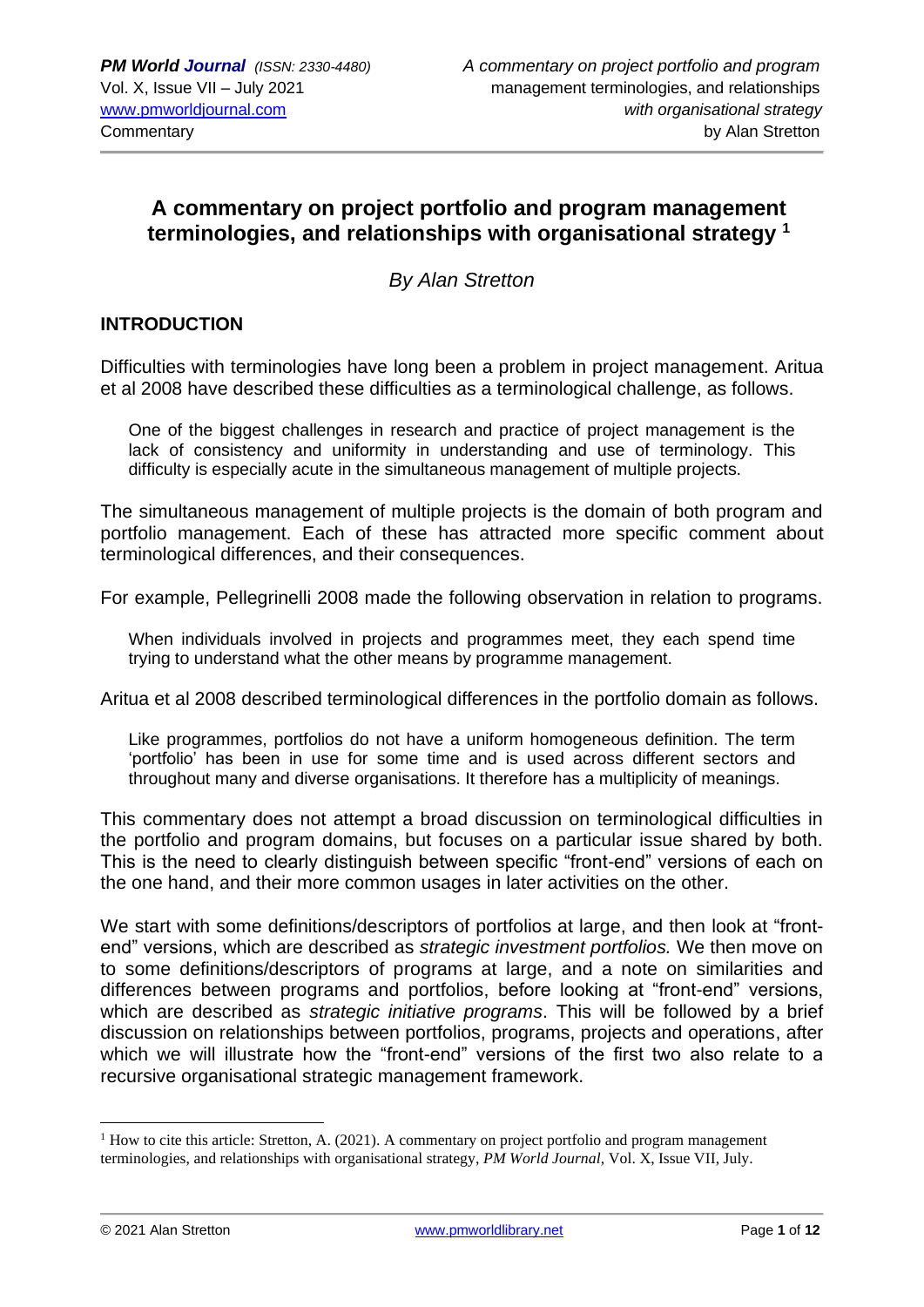#### **PORTFOLIOS AND PORTFOLIO MANAGEMENT**

We have just quoted from Aritua et al 2008 about the multiplicity of meanings that portfolios can have. More recently, Dalcher 2020 also observed that "portfolio management can mean different things to different people". This is illustrated to some extent in the following sampling of definitions/descriptors of portfolios and their management from the project management literature.

#### **Portfolios at large and their management: Some definitions/descriptors**

...I define a portfolio as a group of projects that share common resources. …. Projects in a portfolio share common inputs. (Turner 2016)

A project portfolio is a collection of projects to be managed concurrently under a single management umbrella where each project may be related or independent of the others. (Martinsuo & Dietrich 2002; Thiry 2004)

A portfolio is a set of projects that are managed in a coordinated way to deliver benefits that would not be possible if the projects were managed independently

(Platje et al 1994) [Artto & Dietrich 2004]

A portfolio is a collection of projects or programmes and other work that are grouped together to facilitate effective management of that work to meet strategic business objectives. (PMI 2013c) [Turner 2016]

In spite of the fact that this latter definition of portfolio includes both programs and other related work, this PMI Standard for Portfolio Management specifically describes the latter as "project portfolio management", as follows (PMI 2006b:5).

There are many types and varieties of portfolio management. This standard does not attempt to address all types of portfolio management; instead, it focuses on "project portfolio management". Since project portfolio management is the focus of this standard, it is denoted throughout this document as simply "portfolio management".

So, although the descriptor *project portfolio* as used above can also include programs and other work, it appears to be a quite widely accepted – and therefore hopefully acceptable – broad descriptor for portfolios in the PM context, and will be adopted here.

It is noted here that the lack of identification of the nature of 'portfolio' in the title of PMI's "Standard for Portfolio Management" drew the following comment from Archibald 2009.

As an aside, I would like to point out that the omission of the words "project" and "program" from the title of this PMI standard is indicative of the less-than-broad perspective that seems to pervade PMI today. …..

This raises another terminological issue, namely differences between internal project management jargon, the usage of similar terms in the broader world at large, and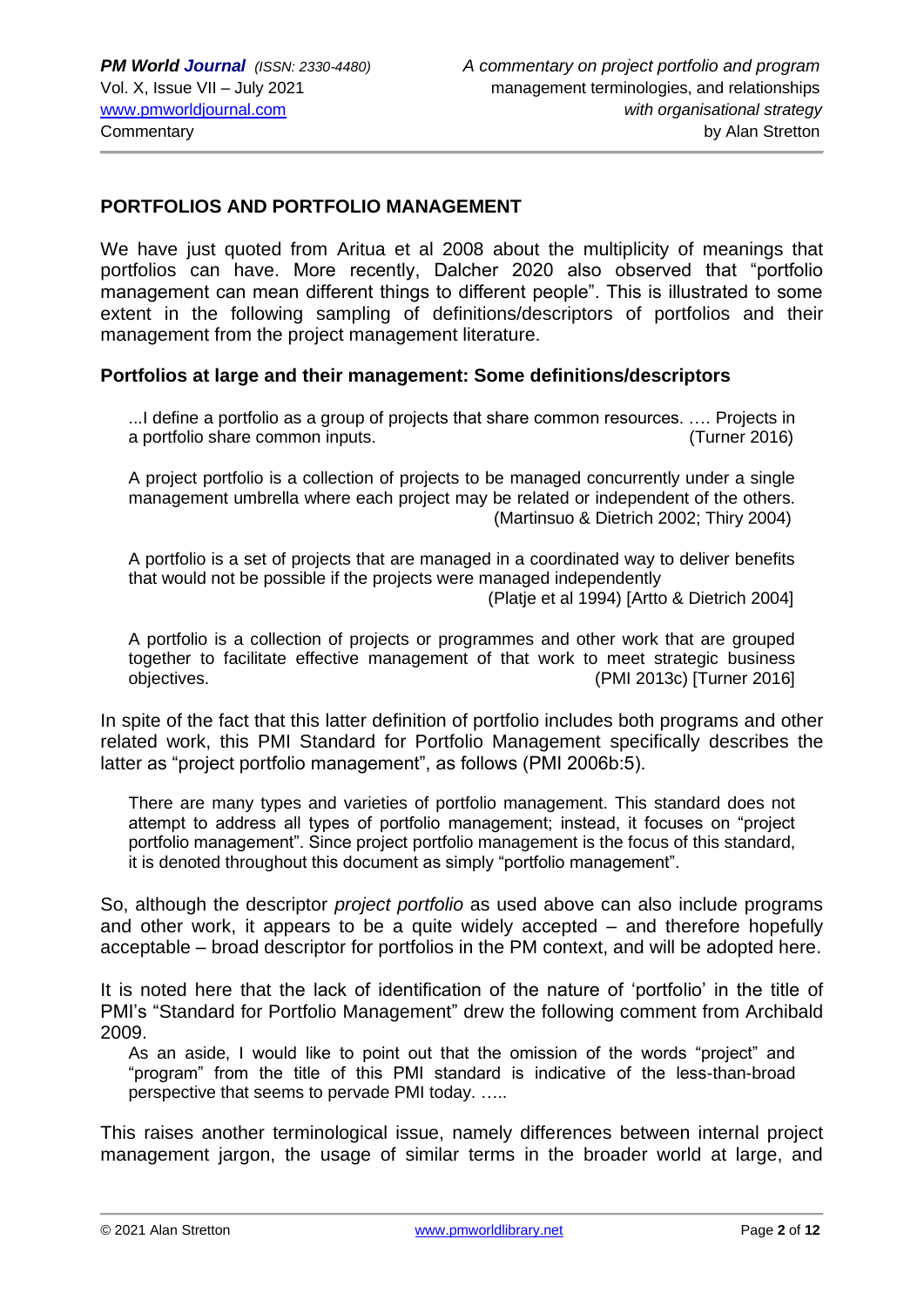related difficulties in securing common understanding between the two. I hope to look further at these types of internal-to-external terminological issues in a future article.

#### **"Front-end" strategic investment portfolios and their management**

The following two quotations give portfolios a special place in the "front-end" of an organisation's strategic investment management approach.

A organization's portfolio is the totality of its investment (or segment thereof) in the changes required to achieve organizational objectives. (OGC 2011) [Turner 2016]

A portfolio should reflect the total or parts of investment planned or made by an organisation. These should be aligned with the organisation's strategic goals via its business objectives. …. (Fraser 2020)

Recently, Lobzov 2021 has done much the same with his paper entitled, "Portfolio balancing and project selection in case of alternative ways to achieve strategic goals".

Turner 2016 describes the OGC definition as an *investment portfolio*. In Stretton 2020l, which discussed Fraser 2020, I described it as a *strategic investment portfolio.* The latter descriptor is perhaps a little more precise, and I will stick with it for the present. Fraser further elaborated on these types of portfolios as follows.

A [strategic investment] portfolio is where priorities are identified, investment decisions made, capacity is analysed, and resources … are allocated. …..

[Strategic investment] Portfolio management is the centralized management of one or more portfolios, which includes the enabling, identifying, balancing, measuring, adjusting and reviewing/ renewing of programs of work, projects and other work to achieve specific business objectives.

These definitions/descriptors very clearly spell out that *strategic investment portfolio management* is specifically involved in identifying an organisation's strategic investment priorities, and in making decisions about which ones to run with – as well as having overall responsibility for their ongoing development and implementation.

Turner makes the point that a *strategic investment portfolio* is only one type of portfolio, within the overall domain of what we have described as *project portfolios.* I am not sure how you would describe portfolios that do not include the strategic investment stages – perhaps *implementation project portfolios?*

#### **Summarising portfolio-related terminologies**

The broad descriptor *project portfolios* was given to collections of projects, programs and other work at large, which are managed concurrently in a coordinated way to deliver synergistic benefits.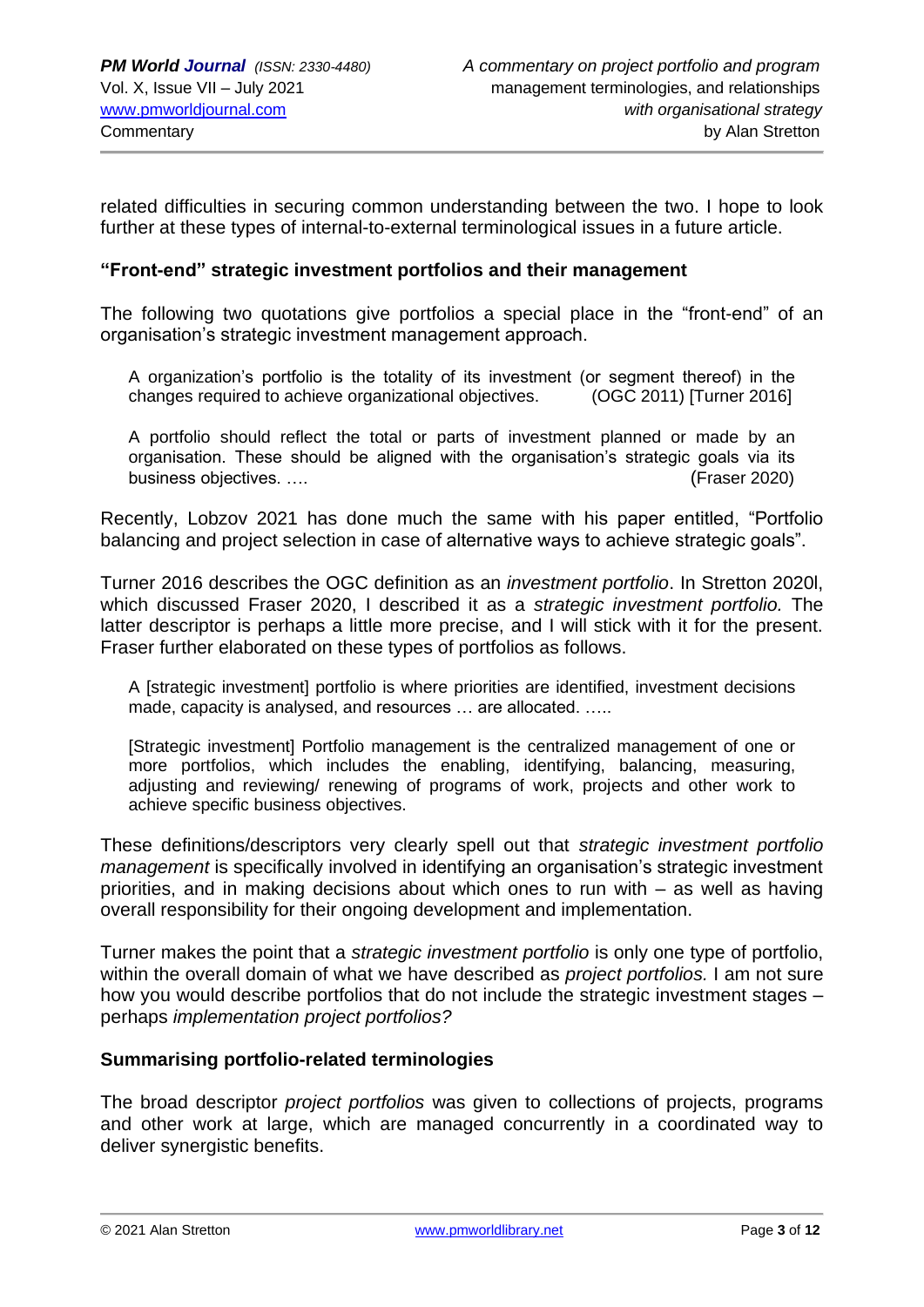"Front-end" *strategic investment portfolio management* specifically includes involvement in identifying an organisation's strategic investment priorities, and in making decisions about which ones to run with, as well as in their ongoing management. This quite specific version should be terminologically differentiated from *project portfolios* at large.

## **PROGRAMS AND PROGRAM MANAGEMENT**

*When individuals involved in projects and programmes meet, they each spend time trying to understand what the other means by programme management. (Pellegrinelli 2008:3)*

#### **Programs at large and their management: Some definitions/descriptors**

The following definitions/descriptors of programs and program management are broadly equivalent, although their emphases are a little different in each case.

…I define a programme as a group of projects which contribute to a higher order strategic objective. (Turner 2016)

A program is defined as an undertaking in which a group of projects for achieving a program mission are organically combined (PMAJ 2008:57)

Programme management is the coordinated management of projects and change management activities to achieve beneficial change. (APM 2012:14)

[Program]… A group of projects, subprograms and program activities, managed in a coordinated way to obtain benefits not available from managing them individually.

(PMI 2013b:2)

[Programme]….a temporary flexible organization created to coordinate, direct and oversee the implementation of a set of related projects and activities in order to deliver outcomes and benefits related to the organization's strategic objectives:….

(OGC 2011) [Turner 2016:32]

Some of the themes in the above include coordination of the component projects, the inclusion of other related activities, and combinatorial benefits.

#### **A note on similarities and differences between programs and portfolios**

It can be seen that these program definitions/descriptors are very similar to those for project portfolios. At this point I will include a quotation from Turner 2016, who says that,

…we quickly learned to differentiate between a program and a portfolio. A programme is a collection of projects contributing to a common objective; a portfolio is a collection of projects sharing resources.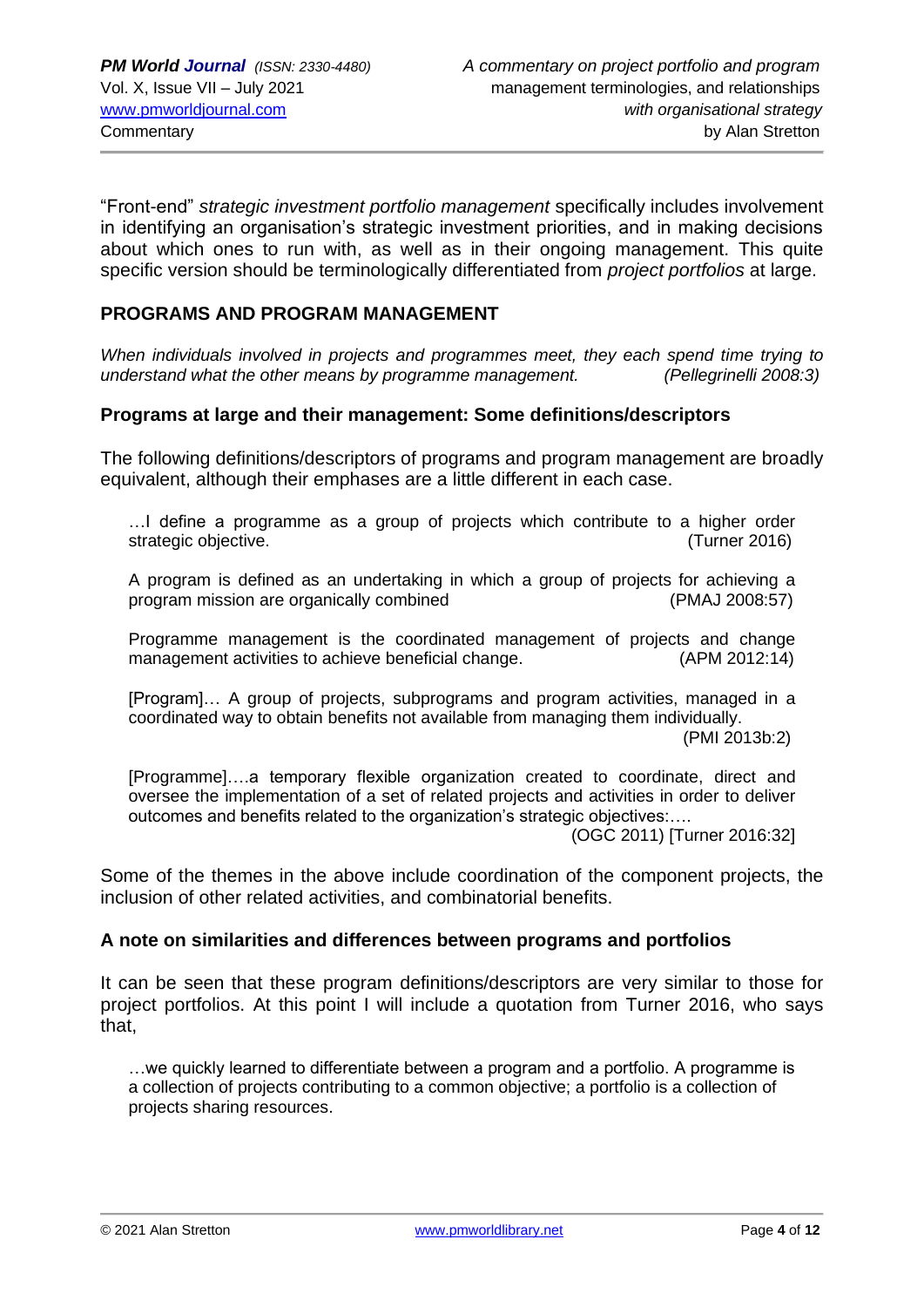As far as I can tell, this particular mode of differentiating between portfolios and programs has not been all that widely adopted. However, it is important to note that this particular type of distinction has been made, and by a very prominent contributor.

At this point, we also note that the above definitions/descriptors of programs and their management also mention or imply program contributions to strategic objectives. Such contributions overlap with more specifically focused types of "front end" programs and program management. We will focus on "front-end" programs which are initiated very early in the organisational strategic management context.

#### **"Front-end" strategic initiative programs and their management**

For some time now I have used the descriptor *strategic initiatives* for the actual actions taken by an organisation to achieve its strategic objectives, broadly in line with the following definition from Cooke-Davies 2016.

….a project, portfolio of projects, other discrete program or series of actions undertaken to implement or continue the execution of a strategy, or that is otherwise essential for the successful implementation or execution of a strategy. This includes some (usually high priority) projects, but does not entail the entire project portfolio.

In Stretton 2020d I proposed the appointment of strategic initiative managers to cover their management from inception to completion. Shortly after, in Stretton 2020f and 2020h, I linked these directly with the types of programs described in the UK's Office of Government Commerce's publication "Managing Successful Programmes (MSP)" (OGC 2007).

OGC's Figure 1.2 indicates that their programs are initiated, and program managers appointed, directly after the organisational strategies, policies, initiatives and targets have been established. The timing of these early appointment closely corresponds with those of my recommended appointments of strategic initiative managers.

This "front-end" initiation of programs has been in place for quite some time in the procurement and acquisition processes of public sector organisations in the UK. I have been told that these types of "front-end" programs have been in place for even longer in some government agencies in the USA, notably in defense, energy and transportation.

Additionally, it is noted here that Thiry 2016 links the OGC 2011 edition with the third edition of PMI's *Standard for Program Management* (PMI 2013b), and it with the third edition of Japan's P2M (PMAJ 2015). Thiry says that all three standards agree that programs "are a means to execute the organisation's strategic objectives". Although not specifically stated for the latter two standards, it is implied that they also make provision for similar "front-end" programs, as well as for programs initiated later.

In light of the earlier association I have made between "front-end" program management and strategic initiative management, I propose describing the former as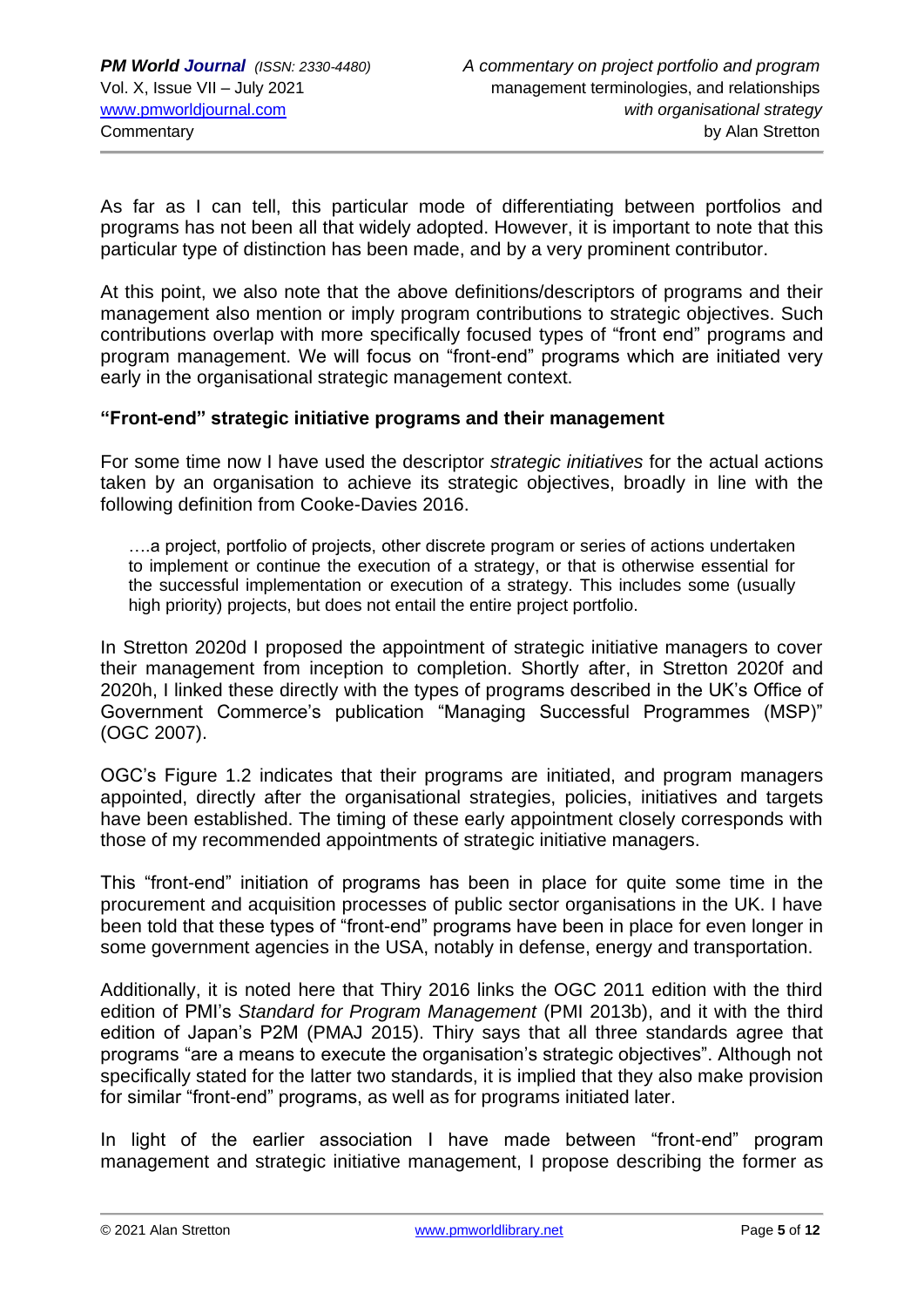*strategic initiative program management.* This descriptor then clearly distinguishes it from other types of program management which are initiated later in the organisational strategic management context.

## **Summarising program-related terminologies**

With this new addition to program management terminology, we have a situation where all *strategic initiative programs* are programs, but not all programs include these "frontend" strategic initiative components. I have been looking for an appropriate descriptor for the latter types of programs, but without much success. The best I have been able to come up with to date is *implementation programs –* which I will adopt for the present.

#### **RELATIONS BETWEEN PORTFOLIOS AND PROGRAMS**

#### **Some regard project portfolios as being components of programs**

One group of definitions has positioned portfolios of projects within a broader context of programs, as is illustrated by the following quote from Jamieson & Morris 2004.

Program management was defined as the management of a portfolio of projects sharing a business objective of strategic importance, probably utilizing shared resources.

Lonergan 1994, and Ribbers & Schoo 2002 have made similar definitions. Turner 2016 also suggests that a program can include portfolios of smaller projects.

Clearly, the above imply that the types of portfolios relevant to this perception are *implementation project portfolios.*

#### **Others regard portfolios as comprising component programs and/or projects**

On the other hand, another group specifically includes programs and/or projects within the broader context of portfolios. This is typified by the PMI definition quoted earlier.

A portfolio is a collection of projects or programmes and other work that are grouped together to facilitate effective management of that work to meet strategic business objectives.

This perception tends towards regarding portfolios more in the light of *strategic investment portfolios*.

# **Relating [strategic investment] portfolios with programs, projects and operations**

Turner 2016 relates this type of portfolio with programs and projects as follows.

[Strategic investment] Portfolios set the strategic objectives for the organization and are the main vehicle for linking strategic objectives to the programmes and projects being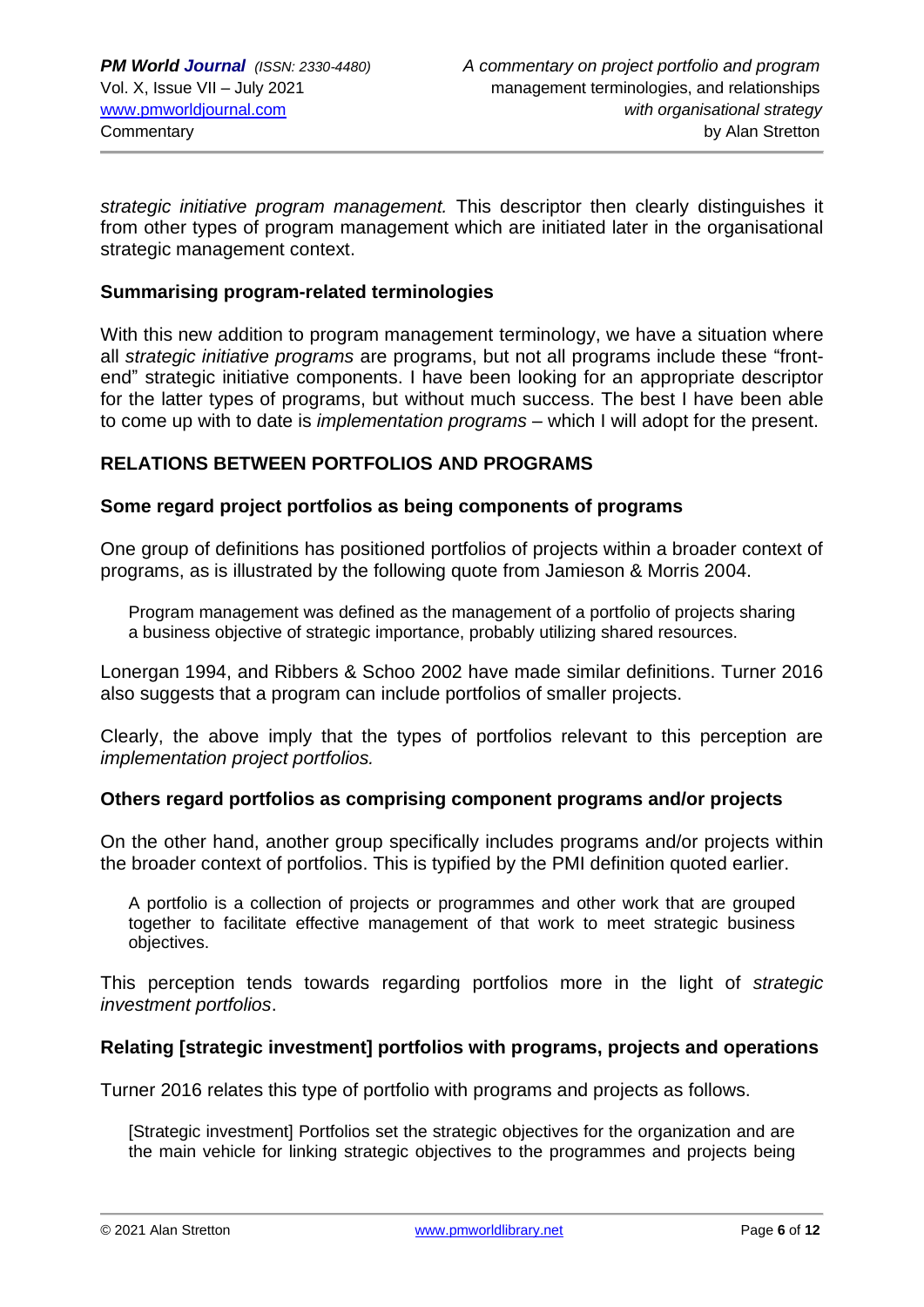undertaken by the organisation. The strategic objectives are primarily about developing new operations, ….

Turner illustrates this relationship between portfolios, programs, projects and operations as follows:



*Figure 1. Relating portfolio, programme, operations, projects. Adapted from Turner 2016, Figure 3.4*

#### **Further relating the above to an organisational strategic management framework**

Fraser 2020 compares some key attributes of *strategic investment portfolio management* with those of program and project management as follows.

….[*strategic investment*] portfolio management considers the achievement of objectives at a strategic level whilst programs of work, projects and other work are focused around the achievement of specific outputs and outcomes - ….

….modern [*strategic investment*] portfolio management whereas program of work and project management have defined starts and end points. [*Strategic investment*] Portfolio management therefore has an incremental and adaptive nature.

Stretton 2020l illustrated some management responsibilities in relation to a recursive organisational strategic management model I have been using in recent times. I have adapted this to incorporate the front-end forms of portfolio and program management discussed above, and the relationships shown in Figure 1, as shown below in Figure 2.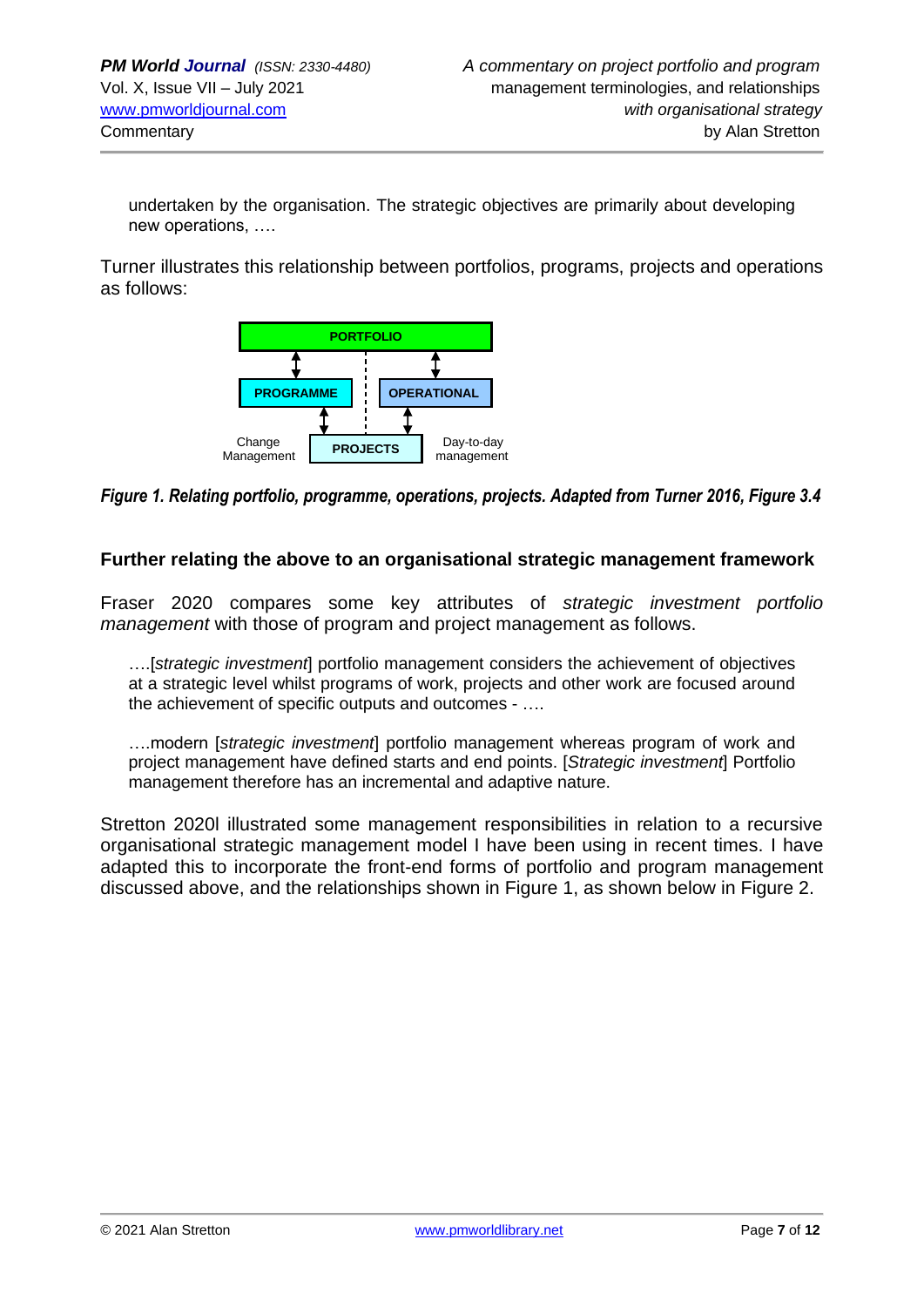

*Figure 2. Executive, strategic investment portfolio, strategic initiative program, and project management responsibilities in an organisational strategic management context*

- The executive management level is shown as ultimately responsible for establishing, reviewing and re-establishing the organisation's strategic objectives, as well as for the organisation's operational effectiveness.
- The strategic investment portfolio management level indicates an ongoing responsibility for the complete portfolio of strategic initiatives – i.e. with Fraser's "achievement of objectives at a strategic level". As Fraser says, it "has a rollingwave nature i.e. it never ends".
- The strategic initiative program management level is concerned with individual strategic initiative programs and their component projects, "focused around the achievement of specific outputs and outcomes".
- I have added the individual project management responsibility level, so that Figure 2 now replicates all the elements in Figure 1, within the overall organisational strategic management framework

# **SUMMARY/DISCUSSION**

This commentary has been mainly concerned with one particular aspect of sometimes confusing terminological issues relating to portfolios, programs and their management in the project management context – namely, to clearly distinguish between the more general understanding of portfolios and programs at large, and the more specialised "front-end" versions of each.

We first looked at how portfolios and portfolio management at large are represented in the project management environment. These representations vary, but are broadly depicted as collections of projects – sometimes with programs and other work added –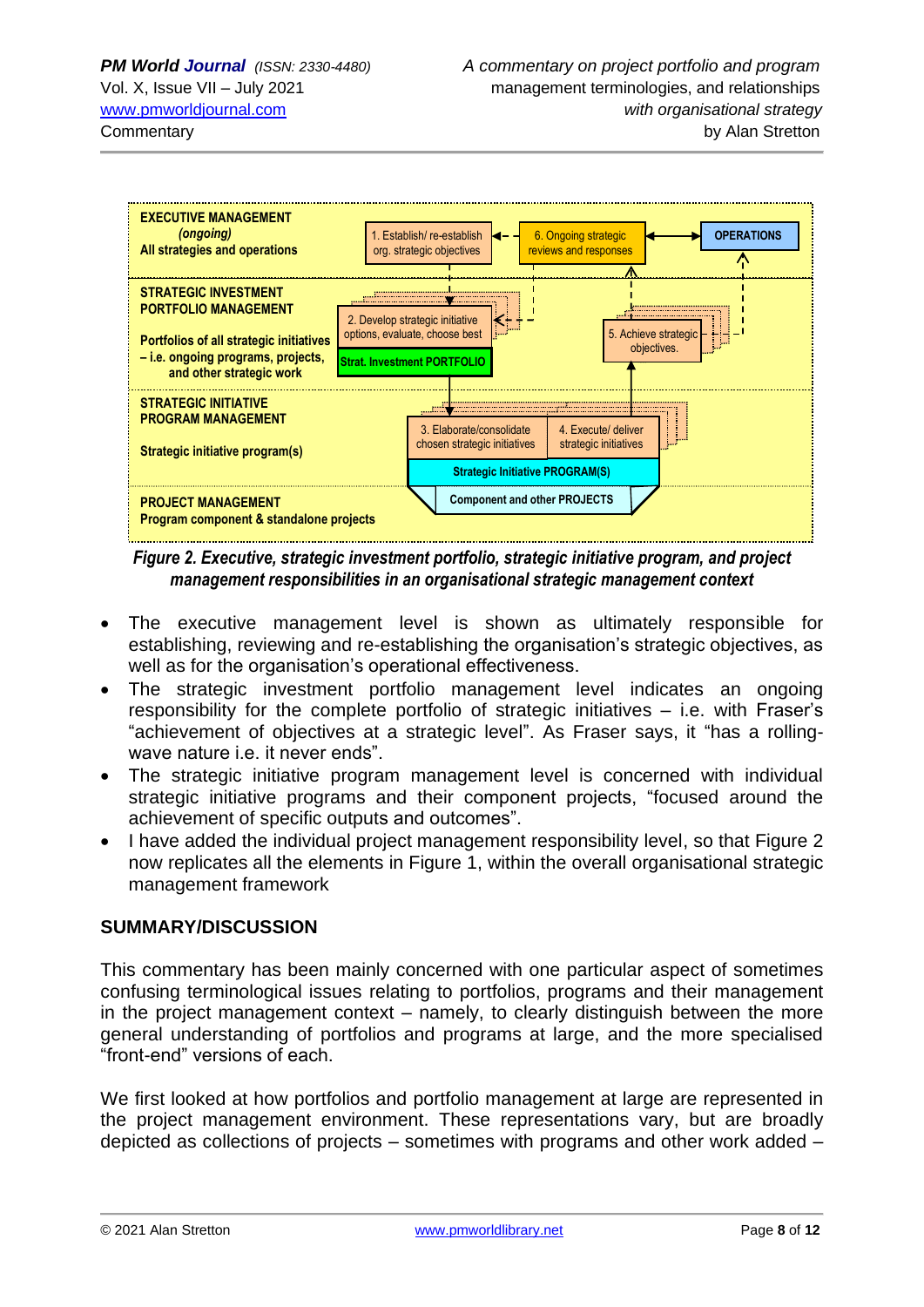managed concurrently in a coordinated way to achieve synergistic benefits. These have often been described as *project portfolios*, which is the identifier used in this article.

We then looked at a particular type of "front-end" portfolio, which Turner describes as an investment portfolio, but which I had earlier described a little more precisely as a *strategic investment portfolio.* S*trategic investment portfolio management* is specifically involved in identifying an organisation's strategic investment priorities, and in making decisions about which ones to run with – as well as having overall responsibilities with regard to their ongoing management, and the achievement of strategic objectives.

Using these terminologies, all *strategic investment portfolios* are *project portfolios*, but not all *project portfolios* include these "front-end" strategic investment components. This article is suggesting that it is important to distinguish between them by using the specific descriptor *strategic investment portfolio* when this type of project portfolio is being discussed.

We then discussed a somewhat similar situation that applies with programs and program management. Common definitions/descriptors for these are very similar to those for project portfolios, but we recorded the perspective of one writer on differences between the two. We then noted that some programs are initiated much earlier than normal – i.e. around the same time as the sanctioning of strategic initiatives to achieve an organisation's strategic objectives. I have described these types of programs *as strategic initiative programs*, to distinguish them from the more usual types which are initiated later, and which might be termed *implementation programs*.

We then briefly discussed relationships between portfolios, programs, projects and operations, after which we illustrated how *strategic investment portfolio management* and *strategic initiative program management*, as well as projects and operations, can be represented in the context of an organisational strategic management framework.

Hopefully this commentary will help clarify at least one of the terminological challenges that exist in the project management domain.

# **REFERENCES**

APM (Association for Project Management) (2012). APM Body of Knowledge. 6<sup>th</sup> Edition. High Wycombe, UK; Association for Project Management.

ARCHIBALD, Russell D. (2009). Five decades of modern project management: Where it came from – Where it's going. *PM World Today,* Vol XI, Issue X, October. [https://pmworldlibrary.net/wp-content/uploads/2017/01/pmwj54-Jan2017-Archibald-five](https://pmworldlibrary.net/wp-content/uploads/2017/01/pmwj54-Jan2017-Archibald-five-decades-of-modern-project-management-second-edition.pdf)[decades-of-modern-project-management-second-edition.pdf](https://pmworldlibrary.net/wp-content/uploads/2017/01/pmwj54-Jan2017-Archibald-five-decades-of-modern-project-management-second-edition.pdf)

ARITUA, Bernard, Nigel J. SMITH & Denise BOWER (2008). Construction client multi-projects – A complex adaptive systems perspective. *International Journal of Project Management,*  doi:10.1016/j.ijproman.2008.02.005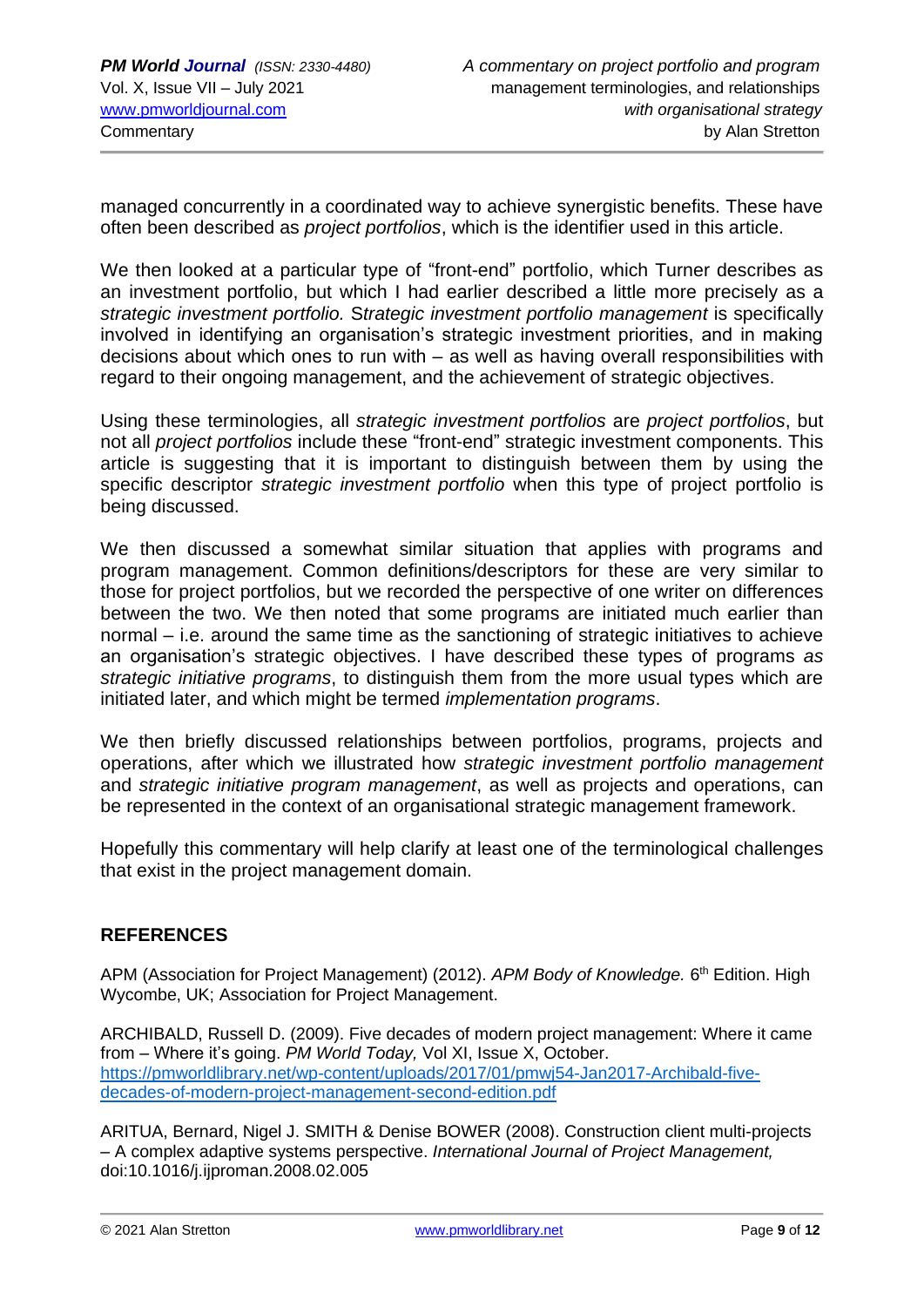ARTTO, Karlos A & Perttu H DIETRICH (2004). Strategic Business Management through Multiple Projects. In *The Wiley Guide to Managing Projects, Eds Peter W G Morris & Jeffrey K Pinto,* Hoboken, NJ; John Wiley & Sons. Chapter 7, pp 144-176.

COOKE-DAVIES, Terry (2016). Managing strategic initiatives . In the *Gower Handbook of Programme Management,* 2<sup>nd</sup> Edition, Eds Dennis Lock and Reinhard Wagner. Chapter 18, pp 259-267.

DALCHER, Darren (2020). Thinking in portfolios. *PM World Journal,* Vol IX, Issue XII, December. [https://pmworldlibrary.net/wp-content/uploads/2020/12/pmwj100-Dec2020-Dalcher](https://pmworldlibrary.net/wp-content/uploads/2020/12/pmwj100-Dec2020-Dalcher-thinking-in-portfolios.pdf)[thinking-in-portfolios.pdf](https://pmworldlibrary.net/wp-content/uploads/2020/12/pmwj100-Dec2020-Dalcher-thinking-in-portfolios.pdf)

FRASER, Iain (2020). *Boosting organisational value through smarter portfolio management*. Organisational context, strategy, operations. *PM World Journal,* Vol. IX, Issue VIII, August. [https://pmworldlibrary.net/wp-content/uploads/2020/07/PMWJ96-Aug2020-Fraser-portfolio](https://pmworldlibrary.net/wp-content/uploads/2020/07/PMWJ96-Aug2020-Fraser-portfolio-management-2-organizational-context-strategy-operations.pdf)[management-2-organizational-context-strategy-operations.pdf](https://pmworldlibrary.net/wp-content/uploads/2020/07/PMWJ96-Aug2020-Fraser-portfolio-management-2-organizational-context-strategy-operations.pdf)

JAMIESON, Ashley & Peter W. G. MORRIS (2004). Moving from Corporate Strategy to Project Strategy. In *The Wiley Guide to Managing Projects, Eds Peter W G Morris & Jeffrey K Pinto,* Hoboken, NJ; John Wiley & Sons. Chapter 8, pp 177-205.

LONERGAN, Kevin (1994). Programme Management. *APM Project,* July, pp 12-14.

LOBZOV, Alexey (2021). Portfolio balancing and project selection in case of alternative way to achieve strategic goals. *PM World Journal*, Vol X, Issue IV, April. [https://pmworldlibrary.net/wp](https://pmworldlibrary.net/wp-content/uploads/2021/04/pmwj104-Apr2021-Lobzov-portfolio-balancing-and-project-selection.pdf)[content/uploads/2021/04/pmwj104-Apr2021-Lobzov-portfolio-balancing-and-project](https://pmworldlibrary.net/wp-content/uploads/2021/04/pmwj104-Apr2021-Lobzov-portfolio-balancing-and-project-selection.pdf)[selection.pdf](https://pmworldlibrary.net/wp-content/uploads/2021/04/pmwj104-Apr2021-Lobzov-portfolio-balancing-and-project-selection.pdf)

MARTINSUO, Miia & Perttu DIETRICH (2002). Public Sector Requirements Towards Project Portfolio Management. *Proceeding of PMI Research Conference,* pp 361-370.

OGC (OFFICE OF GOVERNMENT COMMERCE) (2011). *Managing Successful Programmes.*  4<sup>th</sup> Edition, London, The Stationary Office.

OGC (OFFICE OF GOVERNMENT COMMERCE) (2007). *Managing Successful Programmes.*  3<sup>rd</sup> Edition, London, The Stationary Office.

PELLEGRINELLI, Sergio (2008). *Thinking and acting as a great programme manager.*  Basingstoke, Hampshire; Palgrave Macmillan.

PLATJE, Adri, Harald SEIDEL & Sipke WADMAN (1994). Project and Portfolio Planning Cycle: Project-based Management for the Multiproject Challenge. *International Journal of Project Management,* Vol 12, No 2, pp 100-106.

PMAJ (2015). *A guidebook of program and project management for enterprise innovation*  (Review version of English translation)*.* P2M, 3rd Edition. Tokyo, Project Management Association of Japan (PMAJ).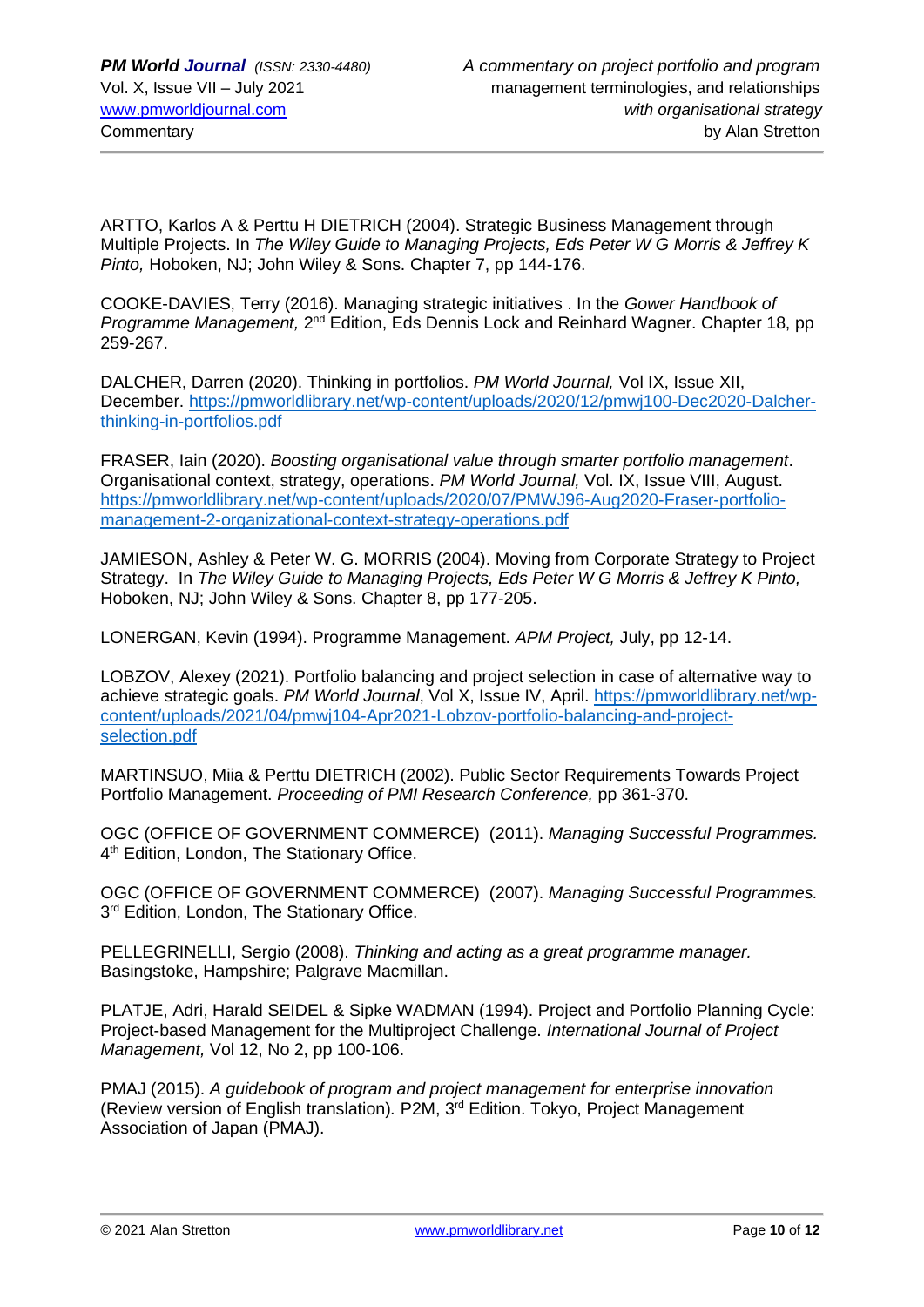PMAJ (2008). *P2M - Project and Program Management for Enterprise Innovation: Guidebook.*  Tokyo, Japan; Project Management Association of Japan (PMAJ).

PMI (PROJECT MANAGEMENT INSTITUTE) (2013b). *The Standard for Program Management.*  3<sup>rd</sup> Edition, Newtown Square, PA: Project Management Institute

PMI (PROJECT MANAGEMENT INSTITUTE) (2013c). *The Standard for Portfolio Management.*  3<sup>rd</sup> Edition, Newtown Square, PA: Project Management Institute

PMI (PROJECT MANAGEMENT INSTITUTE) (2006b). *The Standard for Portfolio Management.*  Newtown Square, PA: Project Management Institute

RIBBERS, Pieter M. A. & Klaus-Clemens SCHOO (2002). Program Management and Complexity of ERP Implementations. *Engineering Management Journal,* Vol 14, No 2, pp 45- 52, June.

STRETTON, Alan (2020l). *Revisiting organisational strategic management (1)* A recursive organisational strategic management model, and responsibilities for managing various stages. *PM World Journal,* Vol IX, Issue XI, November. [https://pmworldlibrary.net/wp](https://pmworldlibrary.net/wp-content/uploads/2020/11/pmwj99-Nov2020-Stretton-Revisiting-organisational-strategic-management-1-a-recursive-model.pdf)[content/uploads/2020/11/pmwj99-Nov2020-Stretton-Revisiting-organisational-strategic](https://pmworldlibrary.net/wp-content/uploads/2020/11/pmwj99-Nov2020-Stretton-Revisiting-organisational-strategic-management-1-a-recursive-model.pdf)[management-1-a-recursive-model.pdf](https://pmworldlibrary.net/wp-content/uploads/2020/11/pmwj99-Nov2020-Stretton-Revisiting-organisational-strategic-management-1-a-recursive-model.pdf)

STRETTON, Alan (2020h). Expanding from conventional project management into broader types of services in an organisational strategic management context*. PM World Journal,* Vol IX, Issue VII, July. [https://pmworldlibrary.net/wp-content/uploads/2020/06/pmwj95-Jul2020-](https://pmworldlibrary.net/wp-content/uploads/2020/06/pmwj95-Jul2020-Stretton-Expanding-from-conventional-project-management.pdf) [Stretton-Expanding-from-conventional-project-management.pdf](https://pmworldlibrary.net/wp-content/uploads/2020/06/pmwj95-Jul2020-Stretton-Expanding-from-conventional-project-management.pdf)

STRETTON, Alan (2020f). Further notes on project/program involvement in helping choose the "right" project(s). *PM World Journal,* Vol IX, Issue VI, June. [https://pmworldlibrary.net/wp](https://pmworldlibrary.net/wp-content/uploads/2020/05/pmwj94-Jun2020-Stretton-further-notes-ppm-involvement-in-choosing-right-projects.pdf)[content/uploads/2020/05/pmwj94-Jun2020-Stretton-further-notes-ppm-involvement-in](https://pmworldlibrary.net/wp-content/uploads/2020/05/pmwj94-Jun2020-Stretton-further-notes-ppm-involvement-in-choosing-right-projects.pdf)[choosing-right-projects.pdf](https://pmworldlibrary.net/wp-content/uploads/2020/05/pmwj94-Jun2020-Stretton-further-notes-ppm-involvement-in-choosing-right-projects.pdf)

STRETTON, Alan (2020d). Increasing project management involvement in the initial choice of projects. *PM World Journal,* Vol IX, Issue IV, April. [https://pmworldlibrary.net/wp](https://pmworldlibrary.net/wp-content/uploads/2020/03/pmwj92-Apr2020-Stretton-Increasing-PM-involvement-in-choosing-projects.pdf)[content/uploads/2020/03/pmwj92-Apr2020-Stretton-Increasing-PM-involvement-in-choosing](https://pmworldlibrary.net/wp-content/uploads/2020/03/pmwj92-Apr2020-Stretton-Increasing-PM-involvement-in-choosing-projects.pdf)[projects.pdf](https://pmworldlibrary.net/wp-content/uploads/2020/03/pmwj92-Apr2020-Stretton-Increasing-PM-involvement-in-choosing-projects.pdf)

THIRY, Michel (2016). New developments in program management. *PM World Journal*, Vol V, Issue III, March. [https://pmworldlibrary.net/wp-content/uploads/2016/03/pmwj44-Mar2016-Thiry](https://pmworldlibrary.net/wp-content/uploads/2016/03/pmwj44-Mar2016-Thiry-new-advances-in-program-management-series-article.pdf)[new-advances-in-program-management-series-article.pdf](https://pmworldlibrary.net/wp-content/uploads/2016/03/pmwj44-Mar2016-Thiry-new-advances-in-program-management-series-article.pdf)

THIRY, Michel (2004). Program Management: A Strategic Decision Management Process. In *The Wiley Guide to Managing Projects, Eds Peter W G Morris & Jeffrey K Pinto, Hoboken, NJ;* John Wiley & Sons. Chapter 12, pp 257-287.

TURNER, Rodney (2016). The nature of programmes and their interrelation with projects, portfolios and operations. In the *Gower Handbook of Programme Management*, 2<sup>nd</sup> Edition, Eds Dennis Lock and Reinhard Wagner. Chapter 3, pp 29-40.